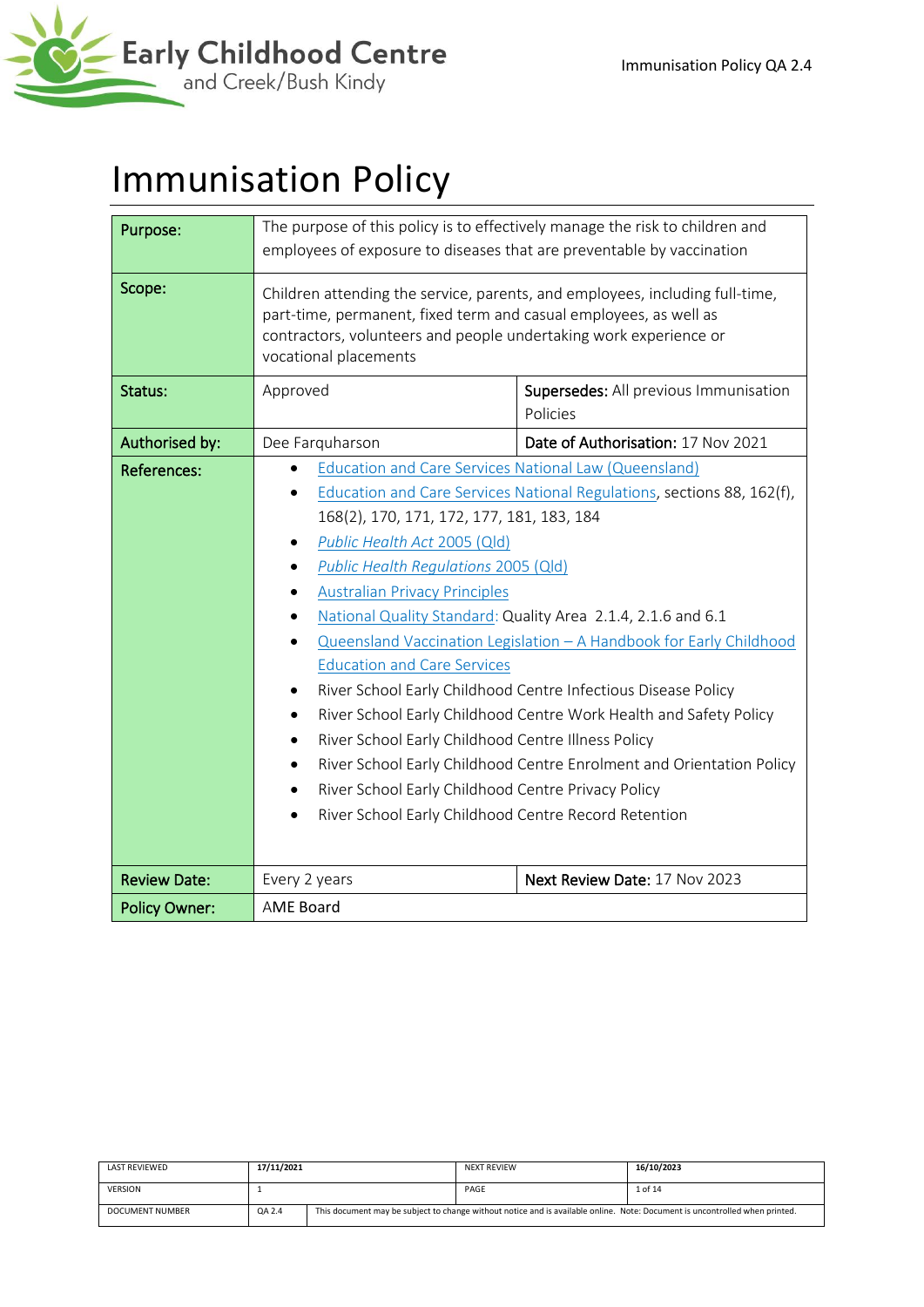

### **Policy Statement**

River School Early Childhood Centre is committed to ensuring the health and safety of children and employees at the service who are at risk of exposure to diseases that are preventable by vaccination. Immunisation of children and employees is an effective way to manage this risk.

It is the policy of River School Early Childhood Centre to:

- Actively support the choice of immunisation of all children enrolled at the service.
- Actively support the choice of immunisation of all employees working at the service.
- Inform parents and employees of vaccination recommendations.

In line with the Public Health Act 2005, River School Early Childhood Centre will comply with requests from Queensland Health for information regarding a child enrolled at the service who has a contagious condition.

#### **Children**

In line with the *Education and Care Services National Regulation* 2011, River School Early Childhood Centre requires details of any previous infection with vaccine-preventable diseases and the immunisation status for such disease for each child to be kept in their enrolment record. Accordingly, an immunisation history statement will be sought from families upon the enrolment of their child, and thereafter when the child passes a vaccination age milestone relevant to River School Early Childhood Centre (being 2, 4, 6, 12 and 18 months, and 4 years).

In accordance with the National Health and Medical Research Council, River School Early Childhood Centre supports the choice of parents of who enrol their children to vaccinate according to their age group. Please see Appendix A for more information regarding the recommended vaccinations according to a child's age group.

#### **New Enrolments**

You should make clear here the service's policy about new enrolments and immunisation requirements under the *Public Health Act* 2005. Your service can choose to:

- a) refuse enrolment of children whose immunisation status is not up to date; or
- b) accept enrolment but refuse attendance of children until proof of up to date immunisation status is provided; or
- c) conditionally accept enrolment or attendance until proof of up to date immunisation status is provided. For example, if a parent does not provide proof of an up to date immunisation status, your service can advise the parent that until an up to date immunisation history statement is provided:
	- attendance may be limited for a specific period of time; or
	- attendance may be limited to particular days or sessions; or
- d) accept the enrolment of children whose immunisation status is not up to date or is unknown

To exercise this discretionary power and to be legally protected, your service must:

| <b>LAST REVIEWED</b>   | 17/11/2021 |  | <b>NEXT REVIEW</b>                                                                                                          | 16/10/2023 |
|------------------------|------------|--|-----------------------------------------------------------------------------------------------------------------------------|------------|
| <b>VERSION</b>         |            |  | PAGE                                                                                                                        | 2 of 14    |
| <b>DOCUMENT NUMBER</b> | QA 2.4     |  | This document may be subject to change without notice and is available online. Note: Document is uncontrolled when printed. |            |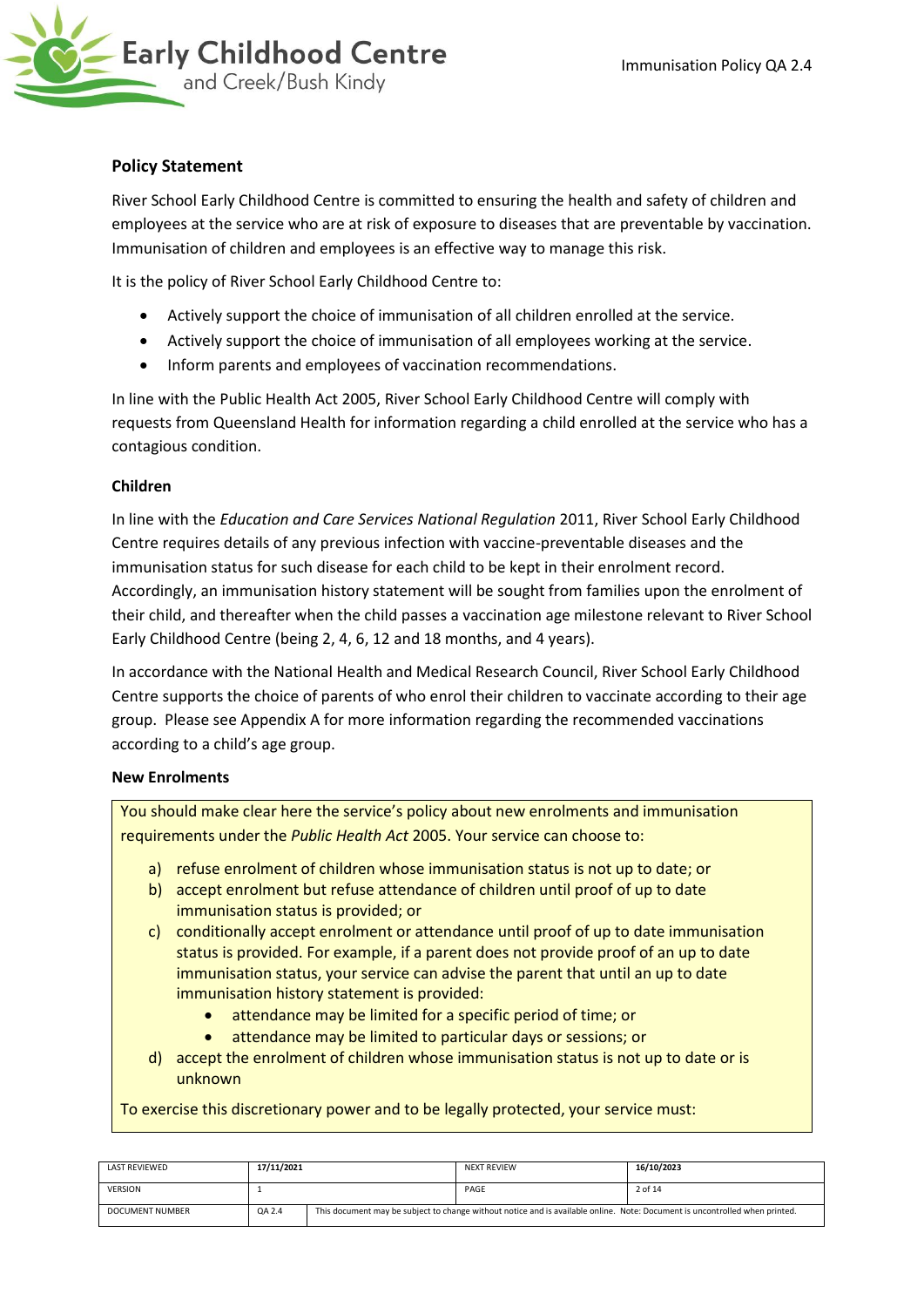

- a) request that the parent provide an immunisation history statement showing that their child's immunisation status is up to date;
- b) on making the request, inform the parent of the potential consequences for their child's enrolment or attendance, if their immunisation status is not up to date; and
- c) provide a reasonable time-frame for the parent to provide the immunisation history statement.

It is up to your service to decide what is a reasonable time-frame for providing the immunisation history statement when enrolling a child. A four week timeframe would generally be considered reasonable.

As the power under this Act is entirely discretionary, your service has the flexibility to accommodate vulnerable children whose immunisation status may be unknown or not up to date. Furthermore, your service cannot cancel or refuse enrolment or attendance of a child on the basis of their immunisation status if they:

- have a medical contraindication to some or all scheduled vaccines; and/or
- are on a recognised vaccination catch-up schedule.

While technically not fully vaccinated, these children are still classified as having an up to date immunisation status, and this should be indicated on their immunisation history statements.

# **Existing enrolments**

You should make clear here the service's policy about existing enrolments and immunisation requirements. Your service can choose to:

- a) cancel enrolment of children whose immunisation status is not up to date; or
- b) refuse attendance of children until proof of up to date immunisation status is provided; or
- c) impose another condition on the child's enrolment or attendance until proof of up to date immunisation status is provided.

To exercise this discretionary power and to be legally protected, your service must:

- a) be satisfied that the child has passed one of the vaccination milestones under the National Immunisation Program Schedule Queensland (see section 7.1)
- b) request the parent provide an immunisation history statement showing that their child's immunisation status is up to date
- c) on making the request, inform the parent of the potential consequences for the child's enrolment or attendance, if their child's immunisation status is not up to date, and
- d) give the parent at least four weeks to provide the immunisation history statement.

Note that enrolments cannot be cancelled when a child has a medical contraindication or is on a recognised catch-up schedule, as outlined above. Also note that as the power under this Act is entirely discretionary, your service has the flexibility to accommodate vulnerable children whose immunisation status may be unknown or not up to date.

| <b>LAST REVIEWED</b> | 17/11/2021 |  | <b>NEXT REVIEW</b>                                                                                                          | 16/10/2023 |
|----------------------|------------|--|-----------------------------------------------------------------------------------------------------------------------------|------------|
| <b>VERSION</b>       |            |  | PAGE                                                                                                                        | 3 of 14    |
| DOCUMENT NUMBER      | QA 2.4     |  | This document may be subject to change without notice and is available online. Note: Document is uncontrolled when printed. |            |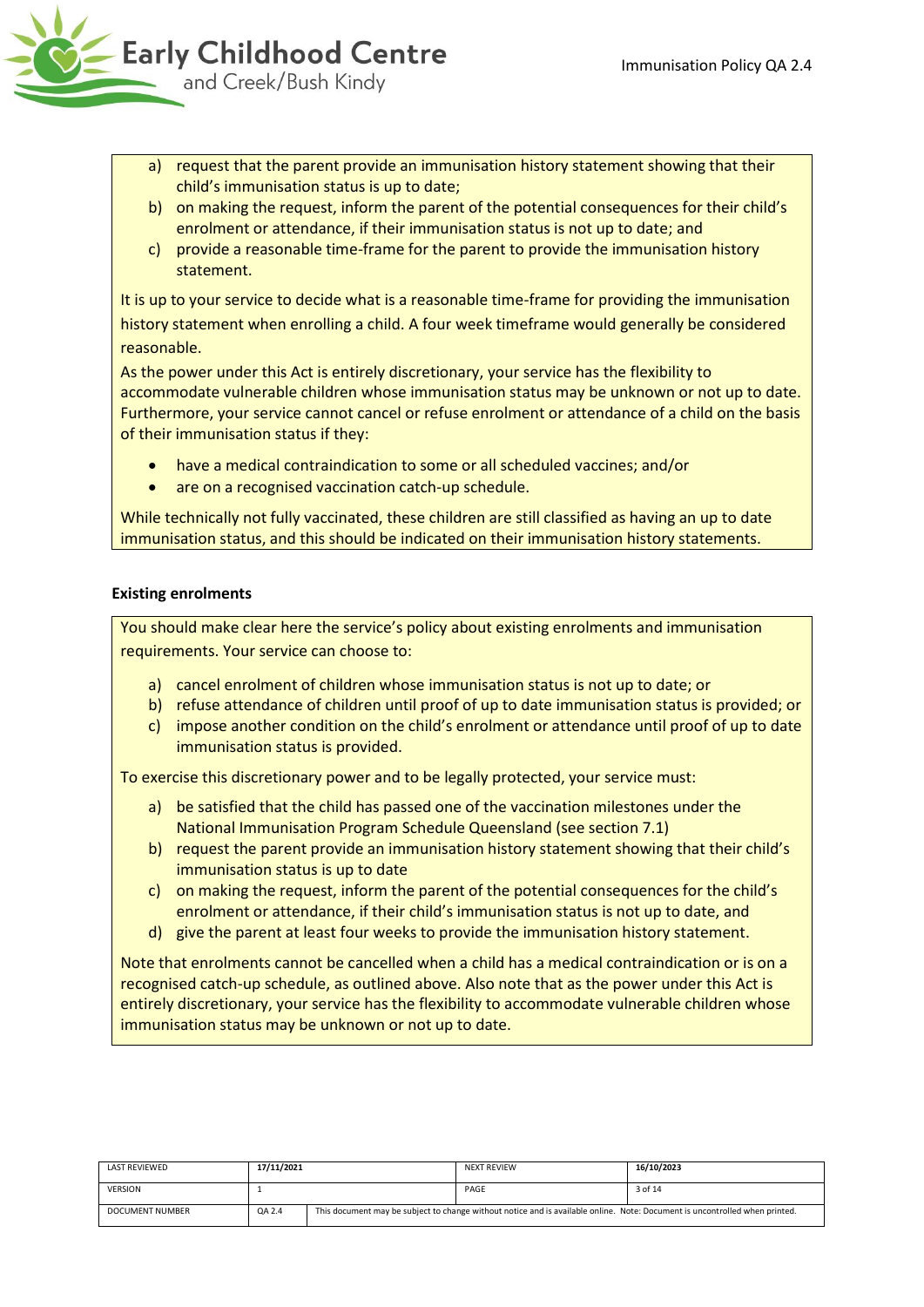

#### **Outbreaks of Infectious Diseases**

Please see the River School Early Childhood Centre Infectious Disease Policy for more information on the action the service will take if there is an occurrence of an infectious disease at the service.

In accordance with both *Public Health Act* 2005 and the National Health and Medical Research Council's *Staying Healthy* (5<sup>th</sup> ed), if children are not medically vaccinated according to their age group, they will be excluded from care at River School Early Childhood Centre during outbreaks of some infectious diseases (such as measles and pertussis), even if the child is well. If a family has not provided an immunisation history statement to the service, River School Early Childhood Centre will assume that the child is not medically vaccinated and act accordingly.

#### **Employees**

In line with *Staying Healthy* (5<sup>th</sup> ed), River School Early Childhood Centre requires details of any previous infection with vaccine-preventable diseases and the immunisation status for such diseases for each employee to be kept in their employment record.

Furthermore, and in accordance with *Staying Healthy*, River School Early Childhood Centre recommends that its employees are immunised against:

- Pertussis
- Measles–mumps–rubella (MMR)
- Varicella
- Hepatitis A
- Influenza
- Hepatitis B (if caring for children with intellectual disabilities)
- COVID 19

Any person who is not immunised will be excluded from the service if and when an outbreak of a vaccine-preventable infectious disease occurs to protect that person and to prevent further spread of infection. In the instance of the person actually being immunised and the Immunisation records have not been provided to the service, the person will be viewed as not being immunised and will require to be excluded. If a person is suspected to be infected with the COVID 19 virus and is not fully vaccinated, said employee will be required to remain at home in quarantine or as directed by recognised health authority, until a negative test result is returned, using their sick leave entitlements. If no leave entitlement is available, the employee will have leave without pay.

Employees who are pregnant or immunocompromised should seek their own medical advice about vaccinations.

If an employee refuses reasonable requests for immunisation, there may be potential consequences as follows:

- Potentially having to take antibiotics during outbreaks of bacterial diseases that are vaccine preventable, even if the employee is not ill; and/or
- Being excluded from work during outbreaks of preventable diseases.

| <b>LAST REVIEWED</b>   | 17/11/2021 |  | <b>NEXT REVIEW</b>                                                                                                          | 16/10/2023 |
|------------------------|------------|--|-----------------------------------------------------------------------------------------------------------------------------|------------|
| <b>VERSION</b>         |            |  | PAGE                                                                                                                        | 4 of 14    |
| <b>DOCUMENT NUMBER</b> | QA 2.4     |  | This document may be subject to change without notice and is available online. Note: Document is uncontrolled when printed. |            |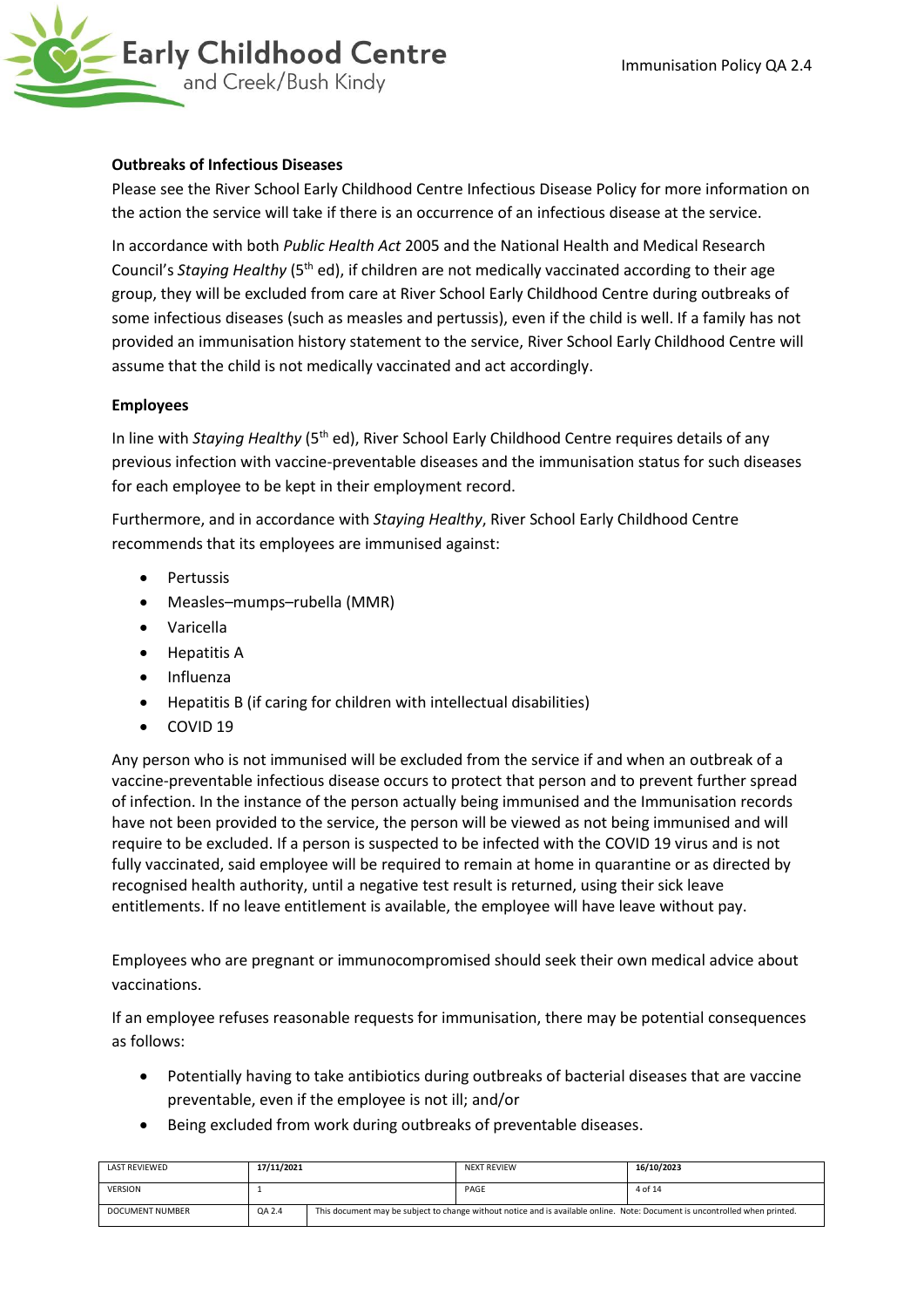

Please see the River School Early Childhood Centre Infectious Disease Policy for more information on the action the service will take if there is an occurrence of an infectious disease at the service.

# **Definitions**

Definitions relevant to this policy include:

**Catch-up schedule:** a documented plan to complete a course of vaccination and provide optimal protection against disease as quickly as possible

**Contagious condition**: means a contagious medical condition prescribed under the *Public Health Regulation* 2005, Schedule 2A, Part 1 as a contagious condition

**Immunisation**: both receiving a vaccine and becoming immune to a disease, as a result of being vaccinated

**Immunisation history statement**: Section 160A of the *Public Health Act* 2005 defines this statement as being:

- an official record issued by the Australian Childhood Immunisation Register (ACIR) or
- a letter from a recognised immunisation provider (e.g. a General Practitioner or recognised immunisation nurse).

The Red Book or Personal Health Record from Queensland Health is a good record for parents. However, as it contains handwritten immunisation records it is not recognised as an official record of a child's immunisation status and is not an acceptable form of proof of vaccination.

**Medically vaccinated**: when a person has received a vaccine that has been scientifically proven to be effective in preventing disease

**Non-medically vaccinated:** when a person has either not received a vaccination at all, or has received a treatment that is said to act as a vaccine but has not been scientifically proven to be effective (e.g. homeopathic or naturopathic vaccination)

**Vaccination:** having a vaccine; that is, actually getting the injection

# **Responsibilities**

#### **River School Early Childhood Centre**

River School Early Childhood Centre has the following role and responsibilities:

- Keep up to date and accurate records of the immunisation status of children and employees;
- Manage the collection of "sensitive information" about health information, including immunisation, in accordance with the *Australian Privacy Principles;*
- Take all reasonable steps to encourage children and employees who are not medically vaccinated to be vaccinated; and
- Comply with information requests by Queensland Health under section 172 of the *Public Health Act* 2005.

| <b>LAST REVIEWED</b>   | 17/11/2021 |  | <b>NEXT REVIEW</b>                                                                                                          | 16/10/2023 |
|------------------------|------------|--|-----------------------------------------------------------------------------------------------------------------------------|------------|
| <b>VERSION</b>         |            |  | PAGE                                                                                                                        | 5 of 14    |
| <b>DOCUMENT NUMBER</b> | QA 2.4     |  | This document may be subject to change without notice and is available online. Note: Document is uncontrolled when printed. |            |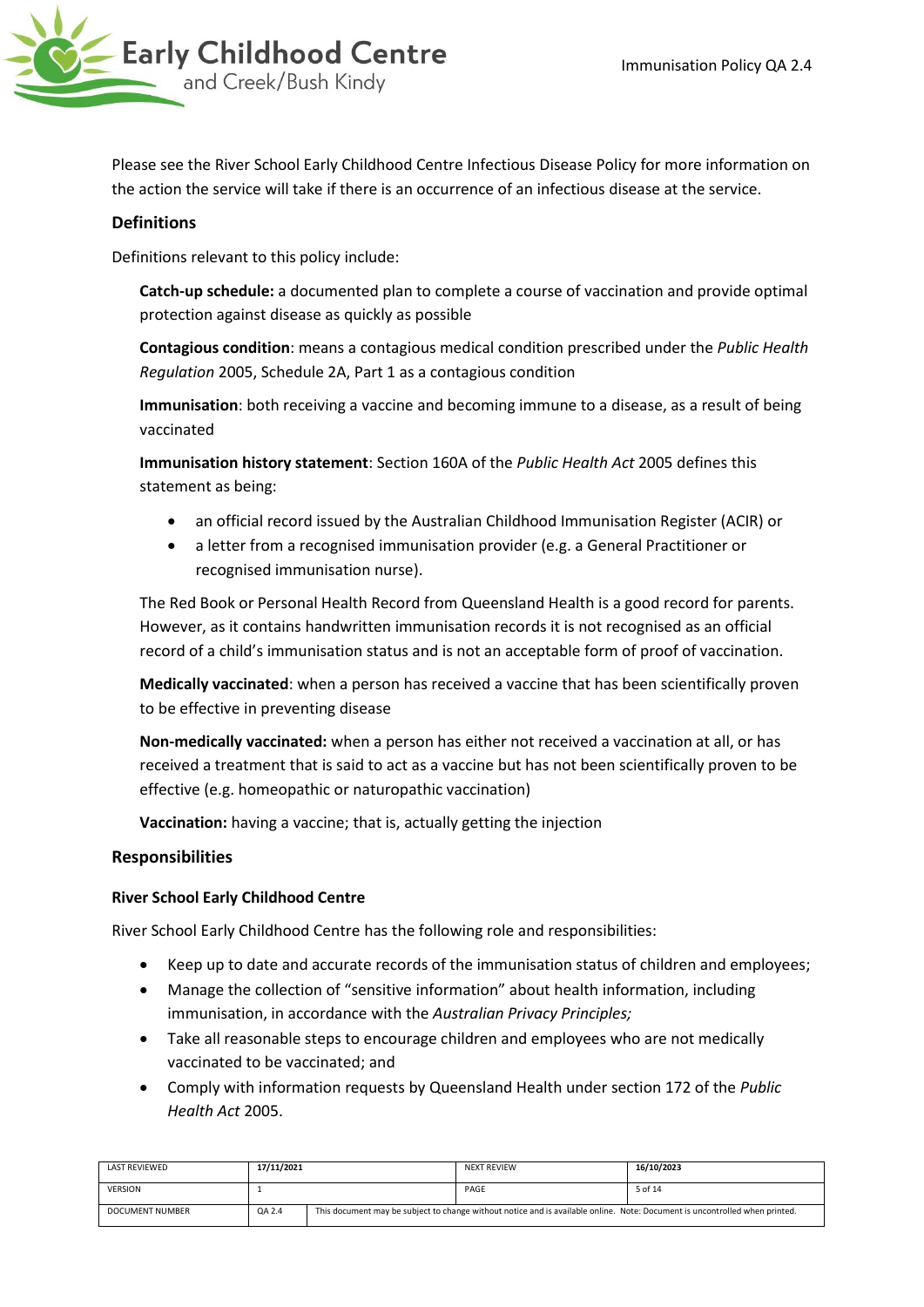

### **Employees**

Employees of River School Early Childhood Centre have the following role and responsibilities:

- Be aware of and act in accordance with River School Early Childhood Centre's Immunisation Policy.
- Provide an accurate and up to date record of their infectious disease record and immunisation status upon commencement.
- Advise River School Early Childhood Centre in a timely manner when they receive a vaccination.
- Accept and act upon decisions by River School Early Childhood Centre to take appropriate action to protect employees who are not medically immunised from infectious diseases.
- Accept and act upon decisions by River School Early Childhood Centre to exclude employees during outbreaks of some infectious diseases if they are not medically vaccinated against the disease, as recommended by the National Health and Medical Research Council exclusion guidelines.

### **Families**

Families at River School Early Childhood Centre have the following role and responsibilities:

- Be aware of and act in accordance with River School Early Childhood Centre's Immunisation Policy.
- Provide an accurate and up-to-date record of their child's infectious disease record and an upto-date immunisation history statement upon enrolment if child is immunised.
- If child is immunised, provide an accurate and up to date copy of their child's immunisation history statement when the child passes a vaccination age milestone relevant to River School Early Childhood Centre (being 2, 4, 6, 12 and 18 months, and 4 years); and
- Accept and act upon decisions by River School Early Childhood Centre to exclude their child during outbreaks of some infectious diseases if the child is not medically vaccinated against the disease, as recommended by the National Health and Medical Research Council exclusion guidelines and the *Public Health Act* 2005.

#### **Implementation**

In practice, River School Early Childhood Centre's commitment to effectively managing the risk of exposure to diseases that are preventable by vaccination means that it will implement the following measures:

- Awareness provide information of immunisation to families and employees, including this Policy.
- Record keeping, monitoring, reporting An immunisation register based on the immunisation status of each enrolled child and employed person will be kept at the service. Information and translated information can be obtained by families, from the Department of Health.
- Exclusion We will minimise the spread of potential infectious diseases between children and educators by excluding anyone who may have an infectious disease or are too ill to attend the service and facilitating the prevention and effective management of acute illness

| LAST REVIEWED          | 17/11/2021 |  | <b>NEXT REVIEW</b>                                                                                                          | 16/10/2023 |
|------------------------|------------|--|-----------------------------------------------------------------------------------------------------------------------------|------------|
| <b>VERSION</b>         |            |  | PAGE                                                                                                                        | 6 of 14    |
| <b>DOCUMENT NUMBER</b> | QA 2.4     |  | This document may be subject to change without notice and is available online. Note: Document is uncontrolled when printed. |            |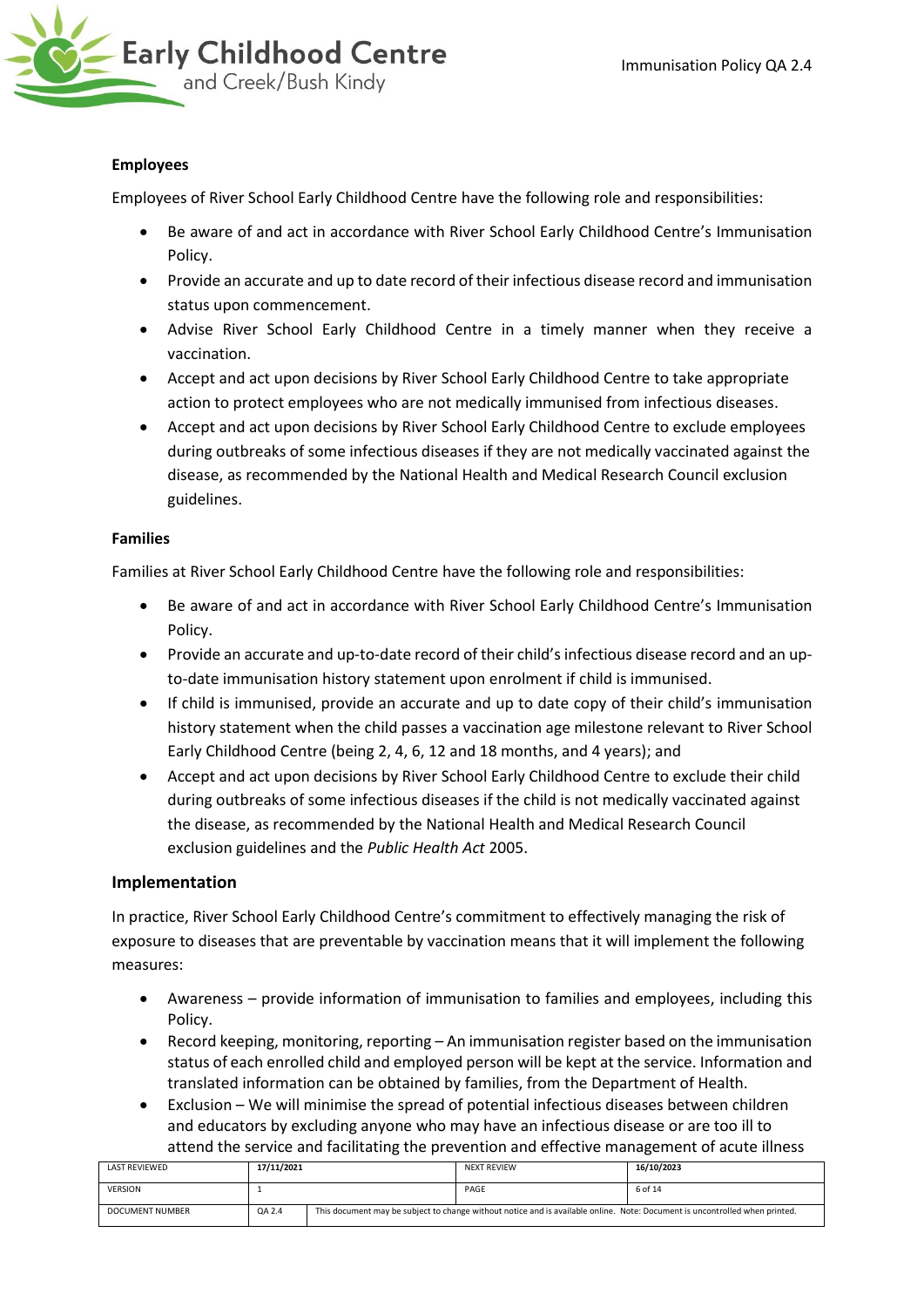

in children. Children or employees may attend care or work with symptoms or signs of illness, or while in here, may suddenly develop an illness that has not been diagnosed by a doctor, and that might be potentially infectious or potentially life-threatening for them. Symptoms may not clearly fit those listed in exclusion diseases making it difficult for the service to decide whether to accept or exclude the child or employee from the service. Many illnesses, while not fitting exclusion criteria, can transmit disease to other people at the centre, and many non-exclusion diseases can make a person too ill to participate in normal care activities. In these instances, children may be excluded from the service as guided by Staying Healthy (5<sup>th</sup> ed), or at the discretion of the Nominated Supervisor or Responsible Person in day-to-day charge if they feel the child is too unwell be remain at the service.

- Notification of the child's parents/guardians or authorised contact will occur according to the services Incident, Injury, Trauma and Illness Policy and procedures.
- All appropriate notifications to the local Public Health Unit are available under the 'Infectious Diseases requiring Notification to the local Public Health Unit' and must occur within 24 hours. The Nominated Supervisor or Centre Director is responsible for notifying the local Public Health Unit.
- State specific information regarding notifiable disease can be found via this link:
- [Queensland](https://www.health.qld.gov.au/clinical-practice/guidelines-procedures/diseases-infection/notifiable-conditions/list)

### **Specific Diseases relating to pregnant women**

#### **To reduce the risk of infectious diseases while pregnant, the service recommends:**

Team members/visitors to the service who are pregnant be made aware of the increased risk and affect some infectious diseases have on the unborn child. If a team member/visitor is pregnant, it is important all people follow universal precautions, and the Nominated Supervisor is to encourage all team members and visitors follow good infection control practices. The following infectious diseases pose significant risk to unborn children:

- Cytomegalovirus Pregnant team members/visitors can be relocated to reduce the risk of exposure to diseases that can harm their unborn baby. For example if team member who usually works in the nursery becomes pregnant, she could be relocated to an older aged room, where she is less likely to be exposed to cytomegalovirus through nappy changing and feeding. Cleaning toileting accidents should also be avoided.
- Hand, Foot and Mouth disease
- Human Parvovirus B19
- Listeriosis
- Rubella (German Measles)
- Toxoplasmosis
- Varicella (Chicken Pox)
- Measles
- Hepatitis B
- Influenza
- HIV (Human Immunodeficiency Virus, AIDS (Acquired Immunodeficiency Syndrome)
- Pertussis (Whooping Cough)

| LAST REVIEWED   | 17/11/2021 |  | <b>NEXT REVIEW</b>                                                                                                          | 16/10/2023 |
|-----------------|------------|--|-----------------------------------------------------------------------------------------------------------------------------|------------|
| <b>VERSION</b>  |            |  | PAGE                                                                                                                        | 7 of 14    |
| DOCUMENT NUMBER | QA 2.4     |  | This document may be subject to change without notice and is available online. Note: Document is uncontrolled when printed. |            |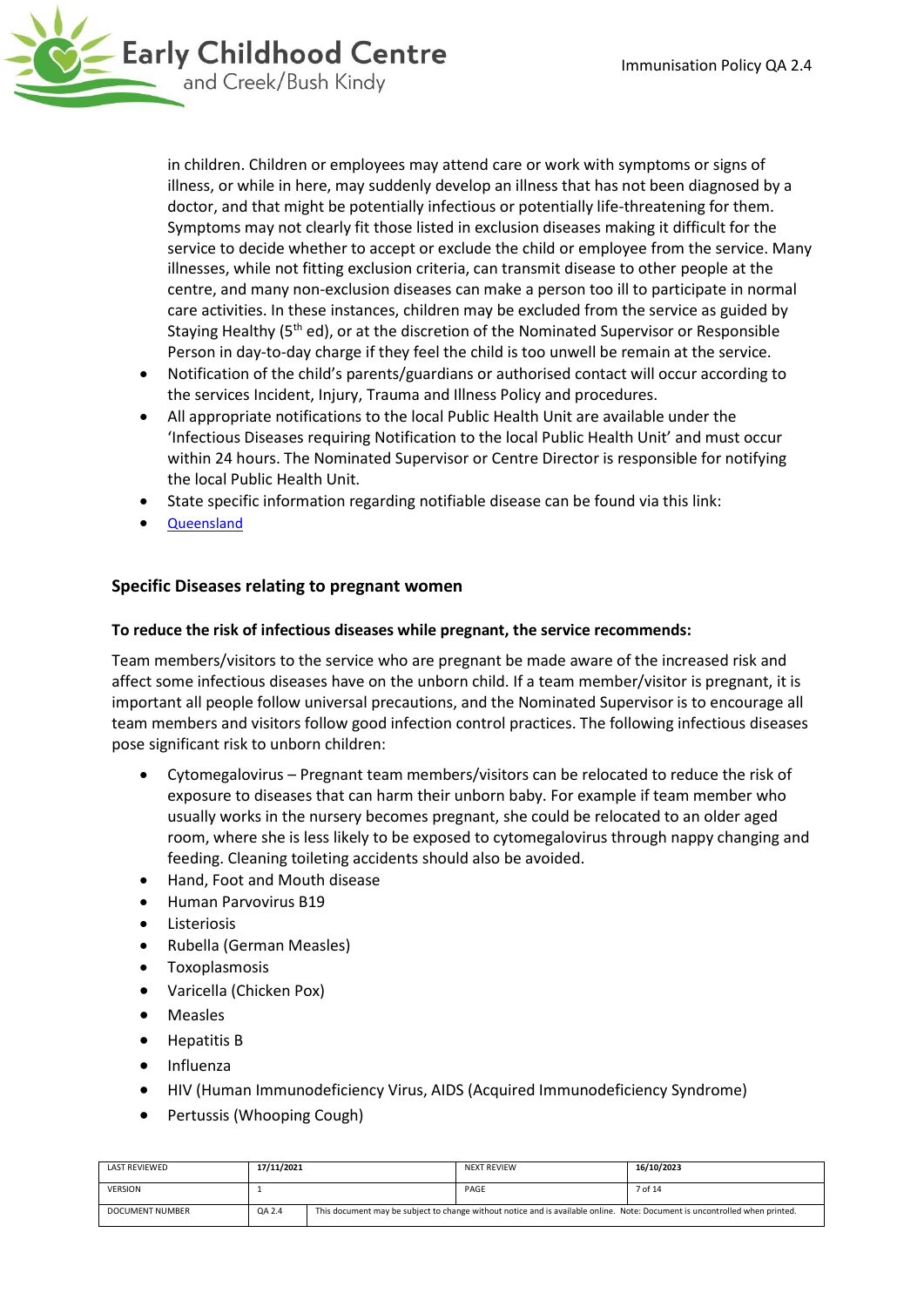

## **Compliance and Monitoring**

In accordance with its responsibilities, River School Early Childhood Centre will undertake the following compliance and monitoring activities:

- Keep up to date and accurate records of the immunisation status of children and employees, as follows:
	- o Develop a child and employee immunisation record that documents each child and employee's previous infection with vaccine-preventable diseases or immunisation for such diseases.
	- o Require all new and current children and employees to complete the immunisation record.
	- o When enrolling children, make a note of when the child will need updates to their vaccinations and remind parents of this in the month prior.
	- o Regularly update child and employee immunisation records as vaccinations are administered.
	- o Conduct an annual review of the immunisation status of all children and employees and take reasonable steps to support appropriate immunisation.
- Document advice given to parents and employees.
- Comply with requests by Queensland Health under section 172 of the *Public Health Act* 2005.

In line with the *Education and Care Service National Regulations*, River School Early Childhood Centre will ensure that:

- Copies of this policy and any related procedures are readily accessible and available for inspection by the Nominated Supervisor, employees, and families.
- Parents of children enrolled at the service are notified at least 14 days before the service makes any change to a policy or procedure that may have a significant impact on the service's provision of education and care to any child enrolled at the service or the family's ability to utilise the service.

# **Appendices**

Appendix 1 – Table of Recommended Minimum Exclusion Periods

| <b>LAST REVIEWED</b>   | 17/11/2021 |  | <b>NEXT REVIEW</b> | 16/10/2023                                                                                                                  |
|------------------------|------------|--|--------------------|-----------------------------------------------------------------------------------------------------------------------------|
| <b>VERSION</b>         |            |  | PAGE               | 8 of 14                                                                                                                     |
| <b>DOCUMENT NUMBER</b> | QA 2.4     |  |                    | This document may be subject to change without notice and is available online. Note: Document is uncontrolled when printed. |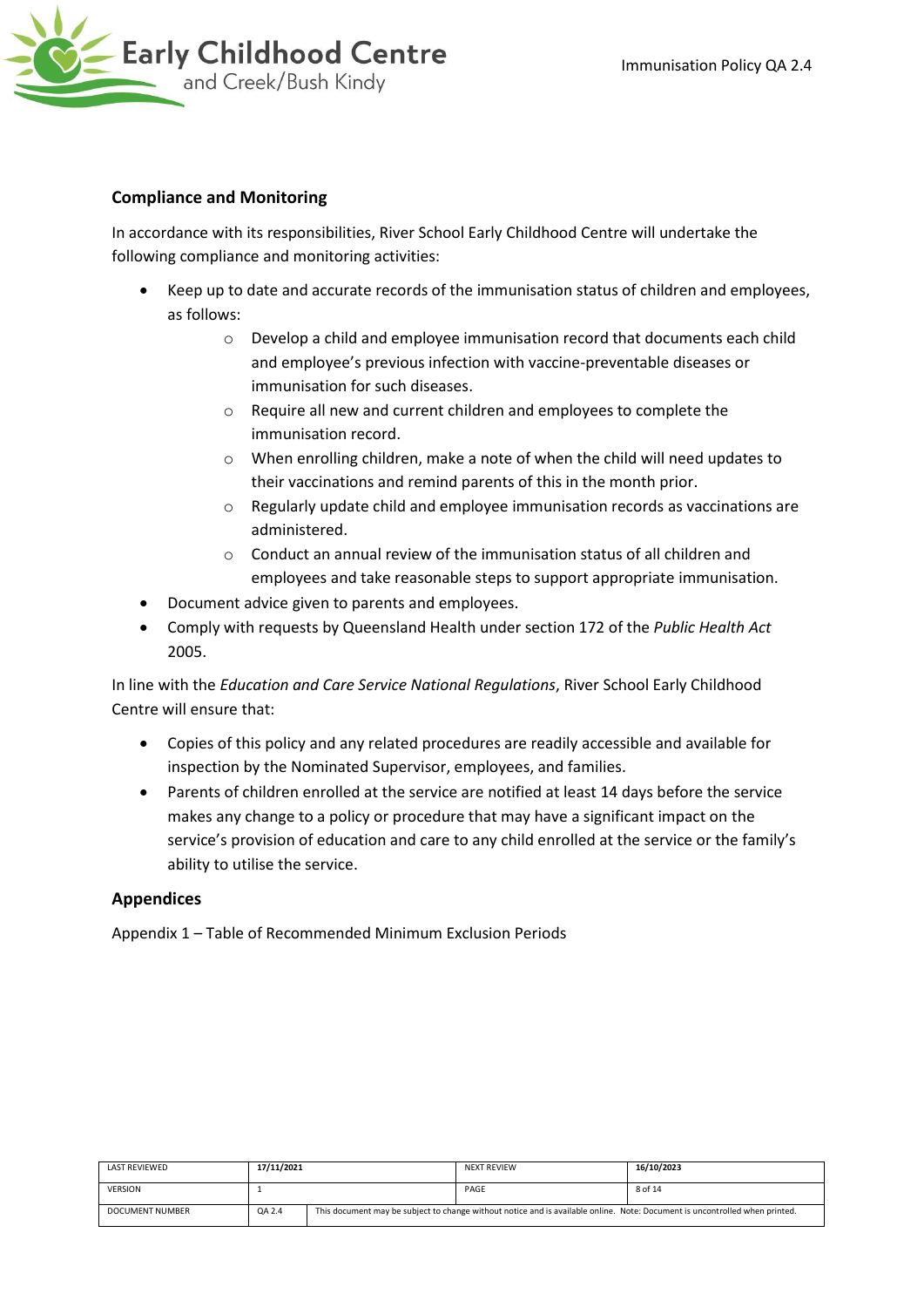

**Appendix 1 – Table of Recommended Minimum Exclusion Periods** 

| LAST REVIEWED   | 17/11/2021 |  | <b>NEXT REVIEW</b>                                                                                                          | 16/10/2023 |
|-----------------|------------|--|-----------------------------------------------------------------------------------------------------------------------------|------------|
| <b>VERSION</b>  |            |  | PAGE                                                                                                                        | 9 of 14    |
| DOCUMENT NUMBER | QA 2.4     |  | This document may be subject to change without notice and is available online. Note: Document is uncontrolled when printed. |            |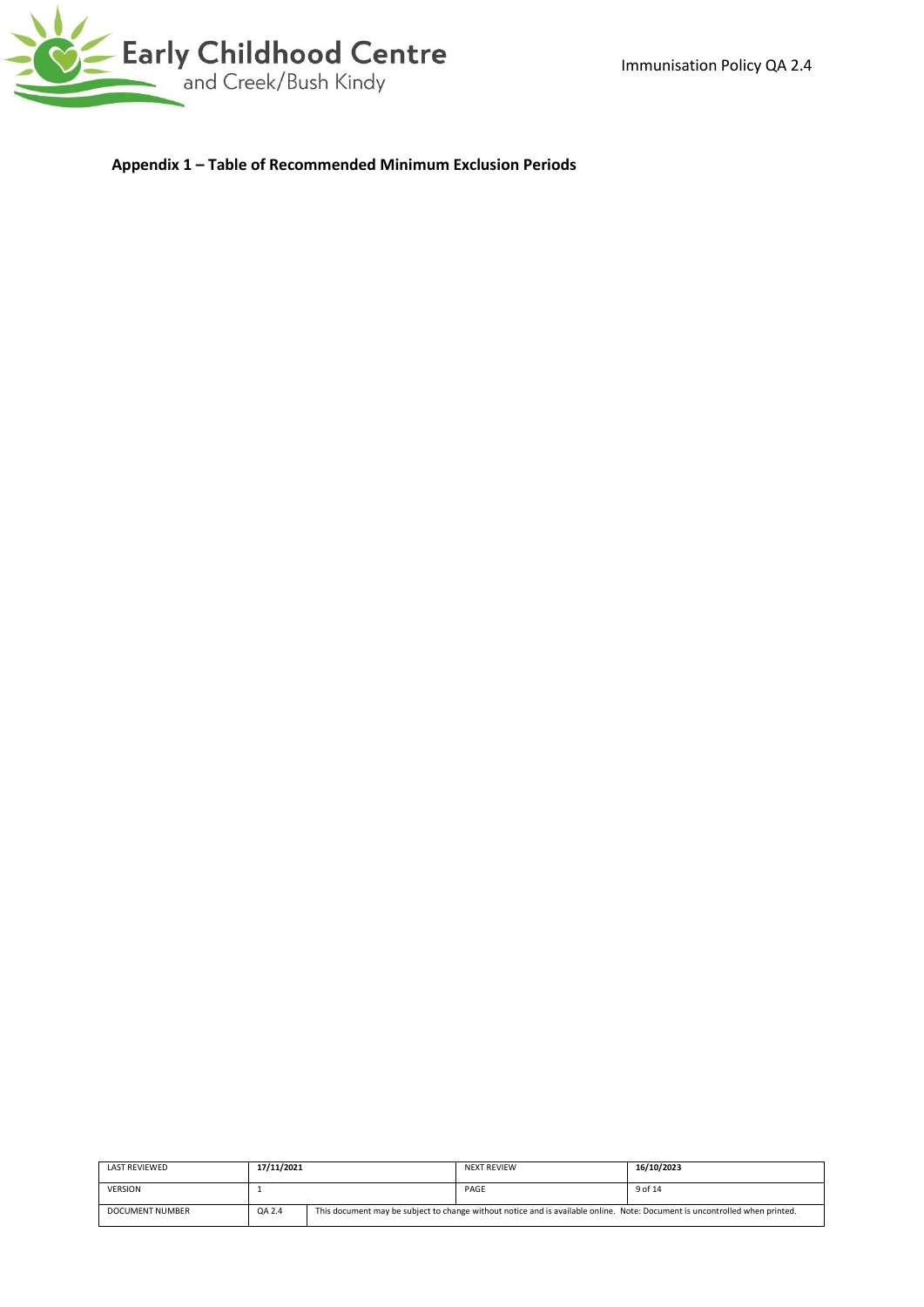

#### Recommended minimum exclusion periods Table 1.1

| Condition                                                                                | <b>Exclusion of case</b> |                                                                                                                                                                                                                                                                                            |                                                    | <b>Exclusion of contacts<sup>®</sup></b>              |                                                                                                                              |  |
|------------------------------------------------------------------------------------------|--------------------------|--------------------------------------------------------------------------------------------------------------------------------------------------------------------------------------------------------------------------------------------------------------------------------------------|----------------------------------------------------|-------------------------------------------------------|------------------------------------------------------------------------------------------------------------------------------|--|
| Campylobacter infection                                                                  |                          | Exclude until there has not been a loose bowel<br>motion for 24 hours <sup>b</sup>                                                                                                                                                                                                         |                                                    | Not excluded                                          |                                                                                                                              |  |
| Candidiasis (thrush)                                                                     |                          | Not excluded                                                                                                                                                                                                                                                                               |                                                    | Not excluded                                          |                                                                                                                              |  |
| Cytomegalovirus (CMV) infection                                                          |                          | Not excluded                                                                                                                                                                                                                                                                               |                                                    | Not excluded                                          |                                                                                                                              |  |
| Conjunctivitis                                                                           |                          | Exclude until discharge from the eyes has stopped,<br>unless a doctor has diagnosed non-infectious<br>conjunctivitis                                                                                                                                                                       |                                                    | Not excluded                                          |                                                                                                                              |  |
| Cryptosporidium                                                                          |                          | Exclude until there has not been a loose bowel<br>motion for 24 hours <sup>b</sup>                                                                                                                                                                                                         |                                                    | Not excluded                                          |                                                                                                                              |  |
| Diarrhoea<br>(no organism identified)                                                    |                          | Exclude until there has not been a loose bowel<br>motion for 24 hours <sup>b</sup>                                                                                                                                                                                                         |                                                    | Not excluded                                          |                                                                                                                              |  |
| Fungal infections of the skin or<br>nails (e.g. ringworm, tinea)                         |                          | Exclude until the day after starting appropriate<br>antifungal treatment                                                                                                                                                                                                                   |                                                    | Not excluded                                          |                                                                                                                              |  |
| Giardiasis                                                                               |                          | Exclude until there has not been a loose bowel<br>motion for 24 hours <sup>b</sup>                                                                                                                                                                                                         |                                                    | Not excluded                                          |                                                                                                                              |  |
| Glandular fever (mononucleosis,<br>Epstein-Barr virus [EBV] infection)                   |                          | Not excluded                                                                                                                                                                                                                                                                               |                                                    | Not excluded                                          |                                                                                                                              |  |
| Hand, foot and mouth disease                                                             |                          | Exclude until all blisters have dried                                                                                                                                                                                                                                                      |                                                    | Not excluded                                          |                                                                                                                              |  |
| Haemophilus influenzae type b (Hib)                                                      |                          | Exclude until the person has received appropriate<br>antibiotic treatment for at least 4 days                                                                                                                                                                                              |                                                    | Not excluded                                          |                                                                                                                              |  |
|                                                                                          |                          |                                                                                                                                                                                                                                                                                            |                                                    | Contact a public health unit for<br>specialist advice |                                                                                                                              |  |
| Head lice (pediculosis)                                                                  |                          | Not excluded if effective treatment begins before<br>the next day at the education and care service                                                                                                                                                                                        |                                                    | Not excluded                                          |                                                                                                                              |  |
|                                                                                          |                          | The child does not need to be sent home<br>immediately if head lice are detected                                                                                                                                                                                                           |                                                    |                                                       |                                                                                                                              |  |
| <b>Hepatitis A</b>                                                                       |                          |                                                                                                                                                                                                                                                                                            | Exclude until a medical certificate of recovery is |                                                       | Not excluded                                                                                                                 |  |
|                                                                                          |                          | received and until at least 7 days after the onset<br>of jaundice                                                                                                                                                                                                                          |                                                    |                                                       | Contact a public health unit for<br>specialist advice about vaccinating<br>or treating children in the same<br>room or group |  |
| <b>Hepatitis B</b>                                                                       |                          | Not excluded                                                                                                                                                                                                                                                                               |                                                    | Not excluded                                          |                                                                                                                              |  |
| <b>Hepatitis C</b>                                                                       |                          | Not excluded                                                                                                                                                                                                                                                                               |                                                    | Not excluded                                          |                                                                                                                              |  |
| Herpes simplex (cold sores,<br>fever blisters)                                           |                          | Not excluded if the person can maintain hygiene<br>practices to minimise the risk of transmission<br>If the person cannot comply with these practices<br>(e.g. because they are too young), they should<br>be excluded until the sores are dry<br>Sores should be covered with a dressing, |                                                    | Not excluded                                          |                                                                                                                              |  |
| Human immunodeficiency virus (HIV)                                                       |                          | where possible<br>Not excluded<br>If the person is severely immune compromised,<br>they will be vulnerable to other people's illnesses                                                                                                                                                     |                                                    | Not excluded                                          |                                                                                                                              |  |
| Human parvovirus B19 (fifth disease,<br>erythema infectiosum, slapped cheek<br>syndrome) |                          | Not excluded                                                                                                                                                                                                                                                                               |                                                    | Not excluded                                          |                                                                                                                              |  |
| <b>AST REVIEWED</b>                                                                      | 17/11/2021               |                                                                                                                                                                                                                                                                                            | <b>NEXT REVIEW</b>                                 |                                                       | 16/10/2023                                                                                                                   |  |
|                                                                                          |                          |                                                                                                                                                                                                                                                                                            |                                                    |                                                       |                                                                                                                              |  |

| LASI KEVIEWED          | 1771172021 |                                                                                                                             | <b>INCAL REVIEW</b> | 10/10/2023 |
|------------------------|------------|-----------------------------------------------------------------------------------------------------------------------------|---------------------|------------|
| <b>VERSION</b>         |            |                                                                                                                             | PAGE                | 10 of 14   |
| <b>DOCUMENT NUMBER</b> | QA 2.4     | This document may be subject to change without notice and is available online. Note: Document is uncontrolled when printed. |                     |            |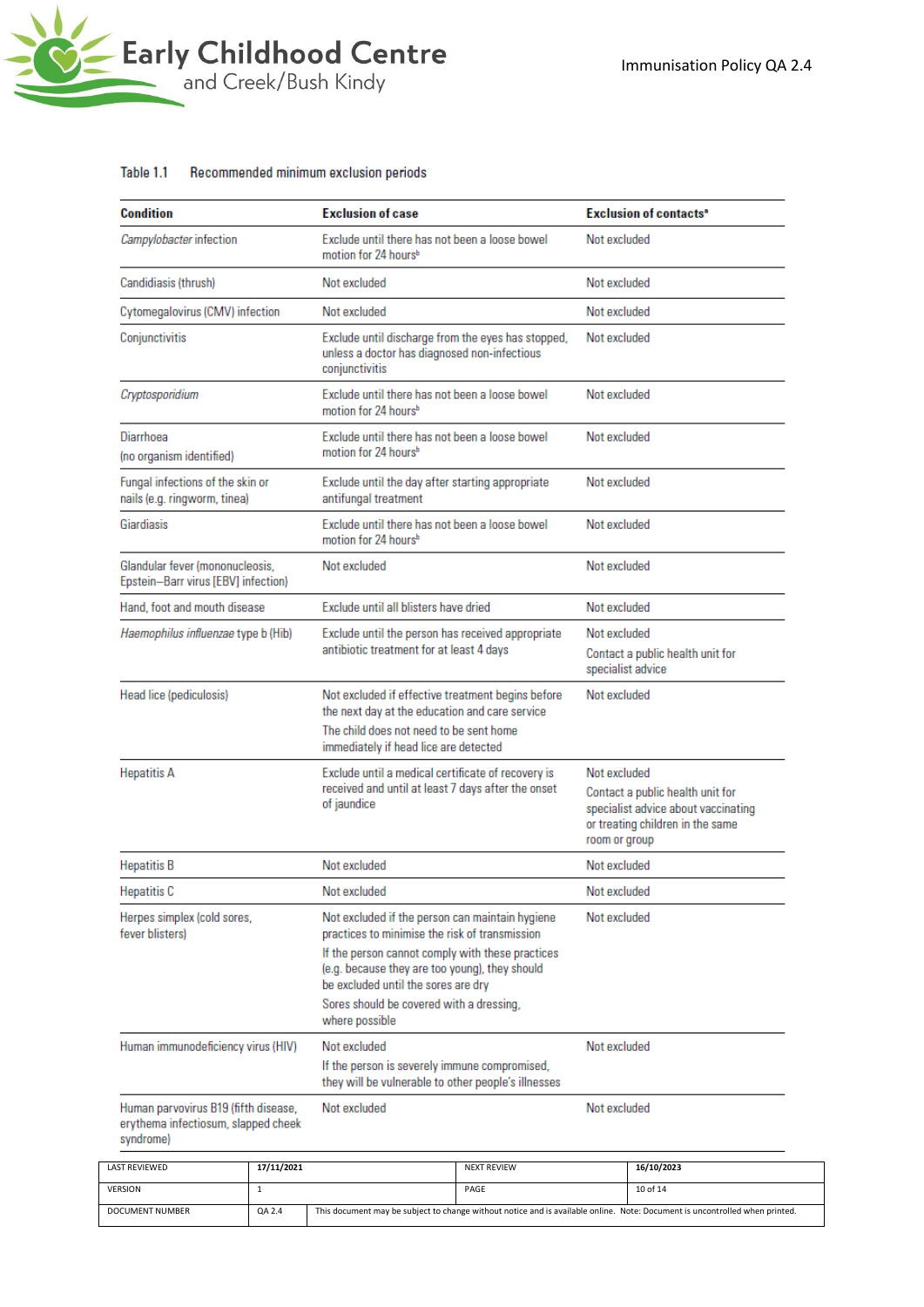

| <b>Condition</b>                                       | <b>Exclusion of case</b> |                                                                                                                       |                                                                                                    | <b>Exclusion of contacts<sup>®</sup></b>                                                                                   |                                                                                                                                                   |  |
|--------------------------------------------------------|--------------------------|-----------------------------------------------------------------------------------------------------------------------|----------------------------------------------------------------------------------------------------|----------------------------------------------------------------------------------------------------------------------------|---------------------------------------------------------------------------------------------------------------------------------------------------|--|
| Hydatid disease                                        |                          | Not excluded                                                                                                          |                                                                                                    | Not excluded                                                                                                               |                                                                                                                                                   |  |
| Impetigo                                               |                          | Exclude until appropriate antibiotic treatment<br>has started                                                         |                                                                                                    |                                                                                                                            | Not excluded                                                                                                                                      |  |
|                                                        |                          | Any sores on exposed skin should be covered<br>with a watertight dressing                                             |                                                                                                    |                                                                                                                            |                                                                                                                                                   |  |
| Influenza and influenza-like illnesses                 |                          | Exclude until person is well                                                                                          |                                                                                                    |                                                                                                                            | Not excluded                                                                                                                                      |  |
| Listeriosis                                            |                          | Not excluded                                                                                                          |                                                                                                    |                                                                                                                            | Not excluded                                                                                                                                      |  |
| <b>Measles</b>                                         |                          | Exclude for 4 days after the onset of the rash                                                                        |                                                                                                    |                                                                                                                            | Immunised and immune contacts are<br>hebuloxe ton                                                                                                 |  |
|                                                        |                          |                                                                                                                       |                                                                                                    |                                                                                                                            | For non-immunised contacts, contact a<br>public health unit for specialist advice                                                                 |  |
|                                                        |                          |                                                                                                                       |                                                                                                    | All immunocompromised children<br>should be excluded until 14 days<br>after the appearance of the rash in<br>the last case |                                                                                                                                                   |  |
| Meningitis (viral)                                     |                          | Exclude until person is well                                                                                          |                                                                                                    |                                                                                                                            | Not excluded                                                                                                                                      |  |
| Meningococcal infection                                |                          |                                                                                                                       | Exclude until appropriate antibiotic treatment                                                     |                                                                                                                            | Not excluded                                                                                                                                      |  |
|                                                        |                          | has been completed                                                                                                    |                                                                                                    |                                                                                                                            | Contact a public health unit for<br>specialist advice about antibiotics<br>and/or vaccination for people who<br>were in the same room as the case |  |
| Molluscum contagiosum                                  |                          | Not excluded                                                                                                          |                                                                                                    |                                                                                                                            | Not excluded                                                                                                                                      |  |
| Mumps                                                  |                          | Exclude for 9 days or until swelling goes down<br>(whichever is sooner)                                               |                                                                                                    |                                                                                                                            | Not excluded                                                                                                                                      |  |
| <b>Norovirus</b>                                       |                          | Exclude until there has not been a loose bowel<br>motion or vomiting for 48 hours                                     |                                                                                                    | Not excluded                                                                                                               |                                                                                                                                                   |  |
| Pertussis (whooping cough)                             |                          | Exclude until 5 days after starting appropriate<br>antibiotic treatment, or for 21 days from the<br>onset of coughing |                                                                                                    | Contact a public health unit for<br>specialist advice about excluding<br>non-vaccinated contacts, or antibiotics           |                                                                                                                                                   |  |
| Pneumococcal disease                                   |                          | Exclude until person is well                                                                                          |                                                                                                    |                                                                                                                            | Not excluded                                                                                                                                      |  |
| Roseola                                                |                          | Not excluded                                                                                                          |                                                                                                    | Not excluded                                                                                                               |                                                                                                                                                   |  |
| <b>Ross River virus</b>                                |                          | Not excluded                                                                                                          |                                                                                                    | Not excluded                                                                                                               |                                                                                                                                                   |  |
| Rotavirus infection                                    |                          | Exclude until there has not been a loose bowel<br>motion or vomiting for 24 hours <sup>b</sup>                        |                                                                                                    | Not excluded                                                                                                               |                                                                                                                                                   |  |
| Rubella (German measles)                               |                          | Exclude until the person has fully recovered or<br>for at least 4 days after the onset of the rash                    |                                                                                                    | Not excluded                                                                                                               |                                                                                                                                                   |  |
| Salmonellosis                                          |                          | motion for 24 hours <sup>b</sup>                                                                                      | Exclude until there has not been a loose bowel                                                     |                                                                                                                            | Not excluded                                                                                                                                      |  |
| Scabies                                                |                          | Exclude until the day after starting appropriate<br>treatment                                                         |                                                                                                    | Not excluded                                                                                                               |                                                                                                                                                   |  |
| Shigellosis                                            |                          | Exclude until there has not been a loose bowel<br>motion for 24 hours <sup>b</sup>                                    |                                                                                                    | Not excluded                                                                                                               |                                                                                                                                                   |  |
| Streptococcal sore throat (including<br>scarlet fever) |                          |                                                                                                                       | Exclude until the person has received antibiotic<br>treatment for at least 24 hours and feels well |                                                                                                                            | Not excluded                                                                                                                                      |  |
| Toxoplasmosis                                          |                          | Not excluded                                                                                                          |                                                                                                    |                                                                                                                            | Not excluded                                                                                                                                      |  |
| LAST REVIEWED                                          | 17/11/2021               |                                                                                                                       | <b>NEXT REVIEW</b>                                                                                 |                                                                                                                            | 16/10/2023                                                                                                                                        |  |
| VERSION<br>$\mathbf{1}$                                |                          |                                                                                                                       | PAGE                                                                                               |                                                                                                                            | 11 of 14                                                                                                                                          |  |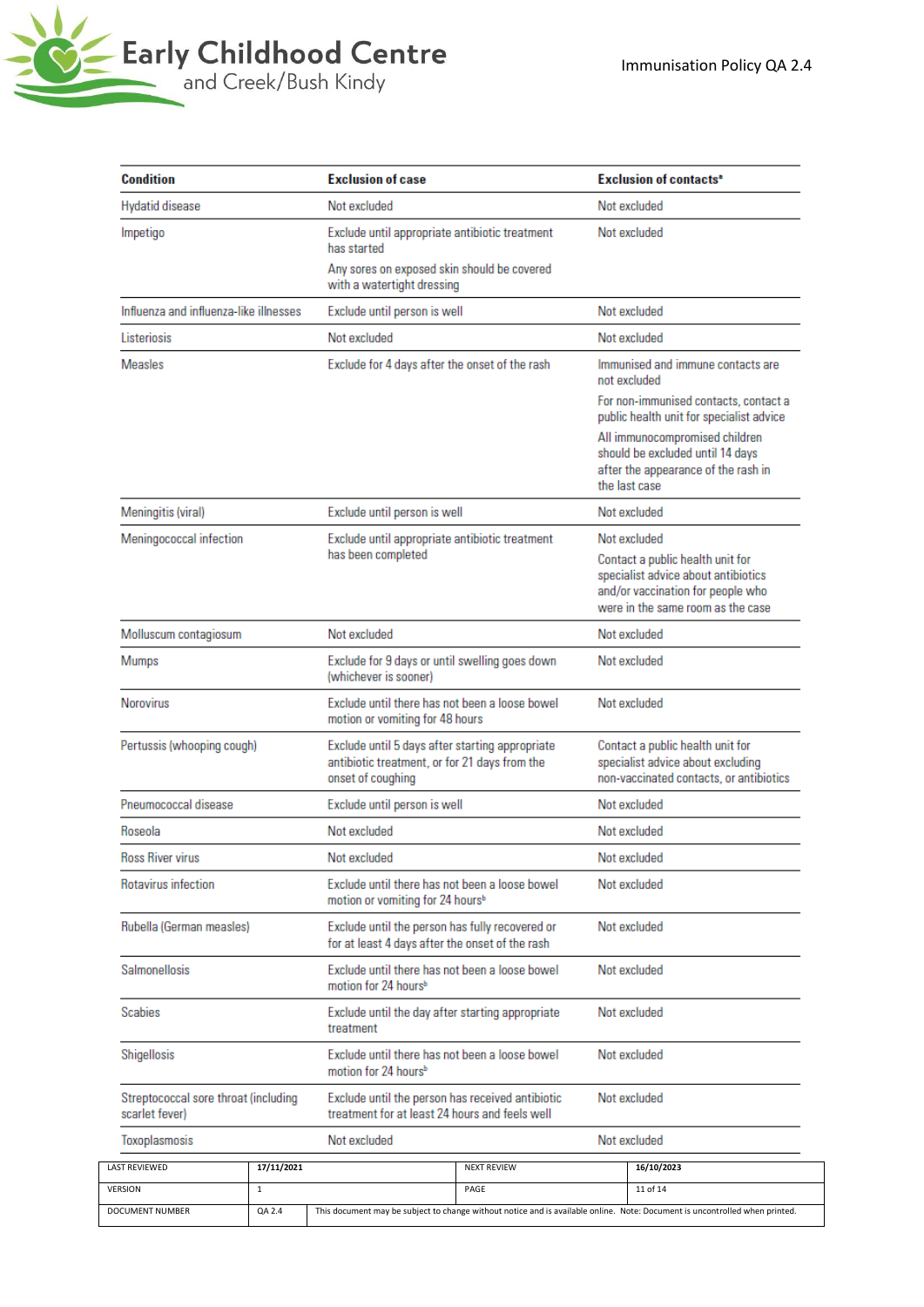

| <b>Condition</b>                        | <b>Exclusion of case</b>                                                                                                                                                | Exclusion of contacts <sup>®</sup>                                                                                                                                                                                              |
|-----------------------------------------|-------------------------------------------------------------------------------------------------------------------------------------------------------------------------|---------------------------------------------------------------------------------------------------------------------------------------------------------------------------------------------------------------------------------|
| Tuberculosis (TB)                       | Exclude until medical certificate is produced from<br>the appropriate health authority                                                                                  | Not excluded<br>Contact a public health unit for<br>specialist advice about screening,<br>antibiotics or specialist TB clinics                                                                                                  |
| Varicella (chickenpox)                  | Exclude until all blisters have dried----this is usually<br>at least 5 days after the rash first appeared in non-<br>immunised children, and less in immunised children | Any child with an immune deficiency<br>(for example, leukaemia) or receiving<br>chemotherapy should be excluded for<br>their own protection as they are at<br>high risk of developing severe disease<br>Otherwise, not excluded |
| Viral gastroenteritis (viral diarrhoea) | Exclude until there has not been a loose bowel<br>motion for 24 hours <sup>b</sup>                                                                                      | Not excluded                                                                                                                                                                                                                    |
| Worms                                   | Exclude if loose bowel motions are occurring<br>Exclusion is not necessary if treatment<br>has occurred                                                                 | Not excluded                                                                                                                                                                                                                    |

a The definition of 'contacts' will vary according to the disease-refer to the specific fact sheet for more information.

b If the cause is unknown, possible exclusion for 48 hours until the cause is identified. However, educators and other staff who have a food handling role should always be excluded until there has not been a loose bowel motion for 48 hours. Adapted from SA Health Communicable Disease Control Branch http://www.dh.sa.gov. au/pehs/ygw/index.htm .Note that exclusion advice is consistent with the Communicable Diseases Network Australia Series of National Guidelines (SoNGs), where available.

Source: *Staying Healthy (5th ed.)*

| <b>LAST REVIEWED</b> | 17/11/2021 |                                                                                                                             | <b>NEXT REVIEW</b> | 16/10/2023 |
|----------------------|------------|-----------------------------------------------------------------------------------------------------------------------------|--------------------|------------|
| <b>VERSION</b>       |            |                                                                                                                             | PAGE               | 12 of 14   |
| DOCUMENT NUMBER      | QA 2.4     | This document may be subject to change without notice and is available online. Note: Document is uncontrolled when printed. |                    |            |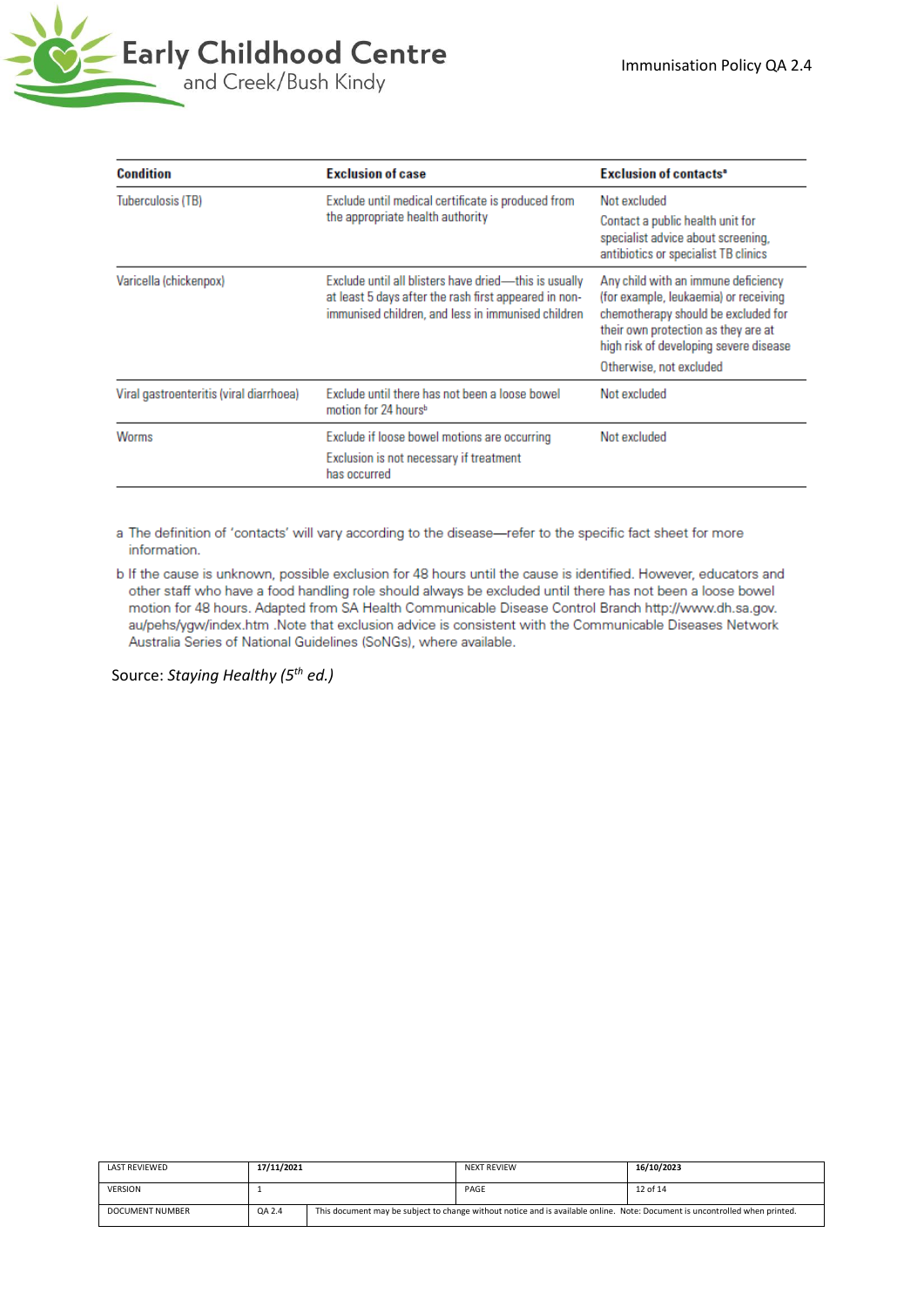

### Appendix A – Immunisation Schedule Queensland 2020

| <b>Immunisation Schedule Queensland</b><br><b>July 2020</b><br><b>CHILDREN</b><br>Government                                                                                                                                                                                                                                                                                                                                                                                                                                                                                                                  |                                                                                                                                                                                                                                                                                                                                                            |                                                 |                                                                                                                                     |                                                                          |                                                                                            |                                    |                                                                                                      |                                                                                                                                                                                |
|---------------------------------------------------------------------------------------------------------------------------------------------------------------------------------------------------------------------------------------------------------------------------------------------------------------------------------------------------------------------------------------------------------------------------------------------------------------------------------------------------------------------------------------------------------------------------------------------------------------|------------------------------------------------------------------------------------------------------------------------------------------------------------------------------------------------------------------------------------------------------------------------------------------------------------------------------------------------------------|-------------------------------------------------|-------------------------------------------------------------------------------------------------------------------------------------|--------------------------------------------------------------------------|--------------------------------------------------------------------------------------------|------------------------------------|------------------------------------------------------------------------------------------------------|--------------------------------------------------------------------------------------------------------------------------------------------------------------------------------|
| <b>LEGEND</b><br>Before vaccinating:<br>Reconstitute<br>п<br>. ALWAYS review the Australian Immunisation Register (AIR) to check the patient's previous immunisation history<br>. Check the online Australian Immunisation Handbook (the Handbook) or download the Handbook app for information about<br>IМ<br>Intramuscular<br>catch-up vaccination, timing of vaccination for special risk groups at immunisationhandbook. health.gov.au/<br>sc<br>Subcutaneous<br>. Check the correct vaccine dose number has been recorded and report all vaccinations to AIR as soon as possible.<br>AL<br>Anterolateral |                                                                                                                                                                                                                                                                                                                                                            |                                                 |                                                                                                                                     |                                                                          |                                                                                            |                                    |                                                                                                      |                                                                                                                                                                                |
| <b>AGE</b>                                                                                                                                                                                                                                                                                                                                                                                                                                                                                                                                                                                                    | <b>DISEASE</b>                                                                                                                                                                                                                                                                                                                                             | <b>VACCINE BRAND</b>                            | <b>ALL CHILDREN</b><br>(Incl. Aboriginal<br>and Torres Strait<br>Islander children<br>and Children<br>with medical risk<br>factors) | Aboriginal<br>and Torres<br><b>Strait</b><br><b>Islander</b><br>children | <b>Additional vaccines for:</b><br><b>Children</b><br>born with<br>medical<br>risk factors | <b>METHOD</b><br><b>&amp; SITE</b> | <b>IMPORTANT NOTES</b><br>. Note applies to all children<br><b>Islander children</b><br>risk factors | Note applies to Aboriginal and Torres Strait<br>$\triangleq$ Note applies to children born with medical                                                                        |
| <b>IMPORTANT:</b>                                                                                                                                                                                                                                                                                                                                                                                                                                                                                                                                                                                             | Children diagnosed with medical risk factors for invasive meningococcal disease are funded to receive multiple doses of Meningococcal ACWY (Nimenrix) and<br>Meningococcal B (Bexsero) vaccine. The number and timing of doses is dependent on the age at diagnosis. Refer to the Meningococcal chapter of the Handbook for<br>number and timing of doses. |                                                 |                                                                                                                                     |                                                                          |                                                                                            |                                    |                                                                                                      |                                                                                                                                                                                |
|                                                                                                                                                                                                                                                                                                                                                                                                                                                                                                                                                                                                               | <b>Hepatitis B</b>                                                                                                                                                                                                                                                                                                                                         | H-B-Vaxil paediatric<br>OR Engerix B paediatric |                                                                                                                                     |                                                                          |                                                                                            | IM / AL thigh                      | up to 7 days after birth                                                                             | . Give within 24 hours of birth. Can be given                                                                                                                                  |
| Birth                                                                                                                                                                                                                                                                                                                                                                                                                                                                                                                                                                                                         | <b>Tuberculosis</b>                                                                                                                                                                                                                                                                                                                                        | BCG <sub>R</sub>                                |                                                                                                                                     |                                                                          |                                                                                            | Intradermal/<br><b>Deltoid</b>     | <b>Health website</b>                                                                                | A Aged 15 years living in Aboriginal and<br>Torres Strait Islander communities. For<br>further information regarding eligibility<br>search 'BCG vaccination' on the Queensland |
|                                                                                                                                                                                                                                                                                                                                                                                                                                                                                                                                                                                                               | DTPa-hepB-IPV-Hib                                                                                                                                                                                                                                                                                                                                          | Infanrix Hexa <b>R</b>                          |                                                                                                                                     |                                                                          |                                                                                            | M / AL thigh                       |                                                                                                      |                                                                                                                                                                                |
| 2 months                                                                                                                                                                                                                                                                                                                                                                                                                                                                                                                                                                                                      | Pneumococcal                                                                                                                                                                                                                                                                                                                                               | Prevenar 13                                     |                                                                                                                                     |                                                                          |                                                                                            | <b>M</b> / AL thigh                |                                                                                                      |                                                                                                                                                                                |
| (can be given<br>from 6 weeks)<br><b>AND</b><br>4 months                                                                                                                                                                                                                                                                                                                                                                                                                                                                                                                                                      | <b>Rotavirus</b>                                                                                                                                                                                                                                                                                                                                           | Rotarix                                         |                                                                                                                                     |                                                                          |                                                                                            | Oral / By mouth                    | vaccination                                                                                          | . First dose must be given cis weeks of<br>age. Second dose must be given c25 weeks<br>of age. Check Rotarix wheel for timing of                                               |
|                                                                                                                                                                                                                                                                                                                                                                                                                                                                                                                                                                                                               | <b>Meningococcal B</b>                                                                                                                                                                                                                                                                                                                                     | Bexsero                                         |                                                                                                                                     | ▲                                                                        |                                                                                            | <b>M</b> / AL thigh                |                                                                                                      |                                                                                                                                                                                |
|                                                                                                                                                                                                                                                                                                                                                                                                                                                                                                                                                                                                               | DTPa-hepB-IPV-Hib                                                                                                                                                                                                                                                                                                                                          | Infanrix Hexa <b>R</b>                          |                                                                                                                                     |                                                                          |                                                                                            | M / AL thigh                       |                                                                                                      |                                                                                                                                                                                |
| 6 months                                                                                                                                                                                                                                                                                                                                                                                                                                                                                                                                                                                                      | <b>Meningococcal B</b>                                                                                                                                                                                                                                                                                                                                     | Bexsero                                         |                                                                                                                                     | Δ                                                                        |                                                                                            | <b>M</b> / AL thigh                | (see Handbook)                                                                                       | A Aboriginal and Torres Strait Islander<br>children with medical risk factors for IMD                                                                                          |
|                                                                                                                                                                                                                                                                                                                                                                                                                                                                                                                                                                                                               | Pneumococcal                                                                                                                                                                                                                                                                                                                                               | Prevenar <sub>13</sub>                          |                                                                                                                                     | ▲                                                                        |                                                                                            | M / AL thigh                       | * Medical risk factors for invasive<br>pneumococcal disease (IPD) (see<br>Handbook)                  |                                                                                                                                                                                |
|                                                                                                                                                                                                                                                                                                                                                                                                                                                                                                                                                                                                               | Measles-mumps-<br>rubella                                                                                                                                                                                                                                                                                                                                  | Priorix <b>R</b><br>OR MMRII <b>ER</b>          |                                                                                                                                     |                                                                          |                                                                                            | IM or SC / Deltoid                 |                                                                                                      |                                                                                                                                                                                |
|                                                                                                                                                                                                                                                                                                                                                                                                                                                                                                                                                                                                               | <b>Meningococcal ACWY</b>                                                                                                                                                                                                                                                                                                                                  | Nimenrix R                                      |                                                                                                                                     |                                                                          |                                                                                            | <b>IM / Deltoid</b>                |                                                                                                      |                                                                                                                                                                                |
| 12 months                                                                                                                                                                                                                                                                                                                                                                                                                                                                                                                                                                                                     | Pneumococcal                                                                                                                                                                                                                                                                                                                                               | Prevenar 13                                     |                                                                                                                                     |                                                                          |                                                                                            | <b>IM</b> / Deltoid                | and timing of doses                                                                                  | * Children diagnosed with medical risk<br>factors for IPD at >12 months refer to the<br>Adolescents & Adults schedule for number                                               |
|                                                                                                                                                                                                                                                                                                                                                                                                                                                                                                                                                                                                               | <b>Meningococcal B</b>                                                                                                                                                                                                                                                                                                                                     | Reveem                                          |                                                                                                                                     | ▲                                                                        |                                                                                            | <b>IM/Deltoid</b>                  |                                                                                                      |                                                                                                                                                                                |
|                                                                                                                                                                                                                                                                                                                                                                                                                                                                                                                                                                                                               | <b>Hepatitis B</b>                                                                                                                                                                                                                                                                                                                                         | H-B-Vaxil paediatric<br>OR Engerix B paediatric |                                                                                                                                     |                                                                          |                                                                                            | <b>IM / Deltoid</b>                | (2000g birthweight only                                                                              | ♦ Premature baby <32 weeks gestation or                                                                                                                                        |
|                                                                                                                                                                                                                                                                                                                                                                                                                                                                                                                                                                                                               | Measles-mumps-<br>rubella-varicella                                                                                                                                                                                                                                                                                                                        | <b>Priorix Tetra</b> 13<br>OR Proquad R         |                                                                                                                                     |                                                                          |                                                                                            | IM or SC / Deltoid                 |                                                                                                      |                                                                                                                                                                                |
| 18 months                                                                                                                                                                                                                                                                                                                                                                                                                                                                                                                                                                                                     | Haemophilus<br>Influenzae type b                                                                                                                                                                                                                                                                                                                           | Act-HIB 3                                       |                                                                                                                                     |                                                                          |                                                                                            | IM or SC / Deltoid                 |                                                                                                      |                                                                                                                                                                                |
|                                                                                                                                                                                                                                                                                                                                                                                                                                                                                                                                                                                                               | DTP <sub>a</sub>                                                                                                                                                                                                                                                                                                                                           | Infanrix<br><b>OR Tripacel</b>                  | О                                                                                                                                   |                                                                          |                                                                                            | <b>IM / Deltoid</b>                |                                                                                                      |                                                                                                                                                                                |
|                                                                                                                                                                                                                                                                                                                                                                                                                                                                                                                                                                                                               | <b>Hepatitis A</b>                                                                                                                                                                                                                                                                                                                                         | Vaqta paediatric                                |                                                                                                                                     | ▲                                                                        |                                                                                            | <b>IM / Deltoid</b>                |                                                                                                      |                                                                                                                                                                                |
|                                                                                                                                                                                                                                                                                                                                                                                                                                                                                                                                                                                                               | DTPa-IPV                                                                                                                                                                                                                                                                                                                                                   | <b>Infanrix IPV</b><br><b>OR Quadracel</b>      |                                                                                                                                     |                                                                          |                                                                                            | <b>IM / Deltoid</b>                |                                                                                                      |                                                                                                                                                                                |
|                                                                                                                                                                                                                                                                                                                                                                                                                                                                                                                                                                                                               | <b>Hepatitis A</b>                                                                                                                                                                                                                                                                                                                                         | Vaqta paediatric                                |                                                                                                                                     | ▲                                                                        |                                                                                            | <b>IM / Deltoid</b>                |                                                                                                      |                                                                                                                                                                                |
| 4 years                                                                                                                                                                                                                                                                                                                                                                                                                                                                                                                                                                                                       | Pneumococcal                                                                                                                                                                                                                                                                                                                                               | Pneumovax 23                                    |                                                                                                                                     |                                                                          |                                                                                            | IM or SC / Deltoid                 | * Medical risk factors for IPD (see<br>Handbook)<br>dose at least 5 years later                      | $\blacktriangle$ $\blacktriangle$ Dose at 4 years of age with additional                                                                                                       |

| <b>LAST REVIEWED</b> | 17/11/2021 |                                                                                                                             | <b>NEXT REVIEW</b> | 16/10/2023 |
|----------------------|------------|-----------------------------------------------------------------------------------------------------------------------------|--------------------|------------|
| <b>VERSION</b>       |            |                                                                                                                             | PAGE               | 13 of 14   |
| DOCUMENT NUMBER      | QA 2.4     | This document may be subject to change without notice and is available online. Note: Document is uncontrolled when printed. |                    |            |